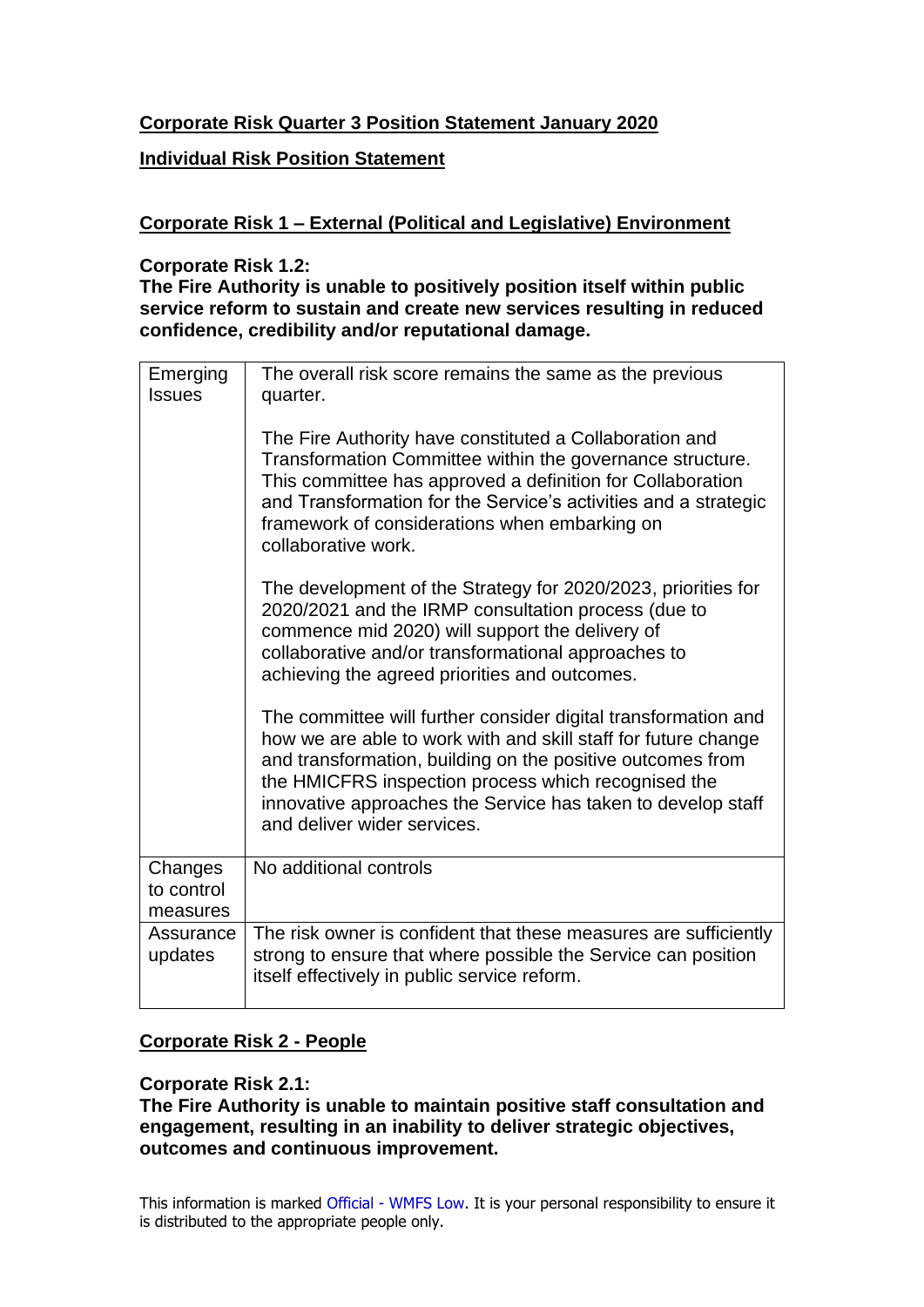| Emerging<br><b>Issues</b>         | The overall risk score remains the same as last quarter at 9<br>(likelihood 3 x impact 3). Overall local control measures are<br>implemented effectively. A consideration for continued<br>monitoring in the second half of the year is the information<br>received from the National Security Risk Assessment (NSRA).<br>This relates to the potential for national industrial action which<br>has assessed the likelihood as high, impact medium.                                                                                                                                                                                                                                                                                                                                                                                        |
|-----------------------------------|--------------------------------------------------------------------------------------------------------------------------------------------------------------------------------------------------------------------------------------------------------------------------------------------------------------------------------------------------------------------------------------------------------------------------------------------------------------------------------------------------------------------------------------------------------------------------------------------------------------------------------------------------------------------------------------------------------------------------------------------------------------------------------------------------------------------------------------------|
| Changes<br>to control<br>measures | Good progress in relation to the delivery of the collective<br>agreement continues. The cultural review commissioned by<br>the Chief Fire Officer through RealWorld HR has been<br>completed and published to the service in September,<br>ongoing engagement with key stakeholders and staff<br>continue to take place in this quarter. Further engagement<br>with RealWorld HR took place to enable all staff to consider<br>the context of the report and improvements to support our<br>journey from good to outstanding. The Joint Cultural<br>Implementation Plan (JCIP) Steering Group had their initial<br>meeting in December 2019.                                                                                                                                                                                               |
|                                   | In relation to the Employee Relations Framework (ERF) work<br>has been undertaken to provide an E-cademy package for all<br>employees to ensure a greater understanding of the ERF<br>and the specific elements held within the policy. This is due<br>to be implemented in quarter 4.                                                                                                                                                                                                                                                                                                                                                                                                                                                                                                                                                     |
|                                   | Consultation and engagement through the ERF continues to<br>be positive throughout the quarter with all options being<br>consulted on through the Joint Consultative Committee and<br>alignment to the Health Safety and Wellbeing Committee.<br>There have been ongoing national discussions in relation to<br>pay and conditions of service. Following the results of the<br>ballot in April 2019, where Firefighters rejected the current<br>pay offer and re-endorsed the unions strategy in pay<br>negotiations, discussions have continued nationally. The<br>latest position to be noted from the Fire and Rescue Service<br>national employer's states – the National Joint Council has<br>agreed to pause the national broadening of the role<br>negotiation. Further discussions are taking place in relation<br>to a pay award. |
|                                   | Industrial action by firefighters has been identified as a<br>new risk as part of the 2019 NSRA. The risk has been<br>assessed as high likelihood - 5 and medium-low impact<br>- 2. The risk owner for industrial action by firefighters<br>is the Home Office (HO).                                                                                                                                                                                                                                                                                                                                                                                                                                                                                                                                                                       |
|                                   | The latest version of the NSRA was released in August 2019<br>By the Cabinet Office and therefore led to a review by the                                                                                                                                                                                                                                                                                                                                                                                                                                                                                                                                                                                                                                                                                                                   |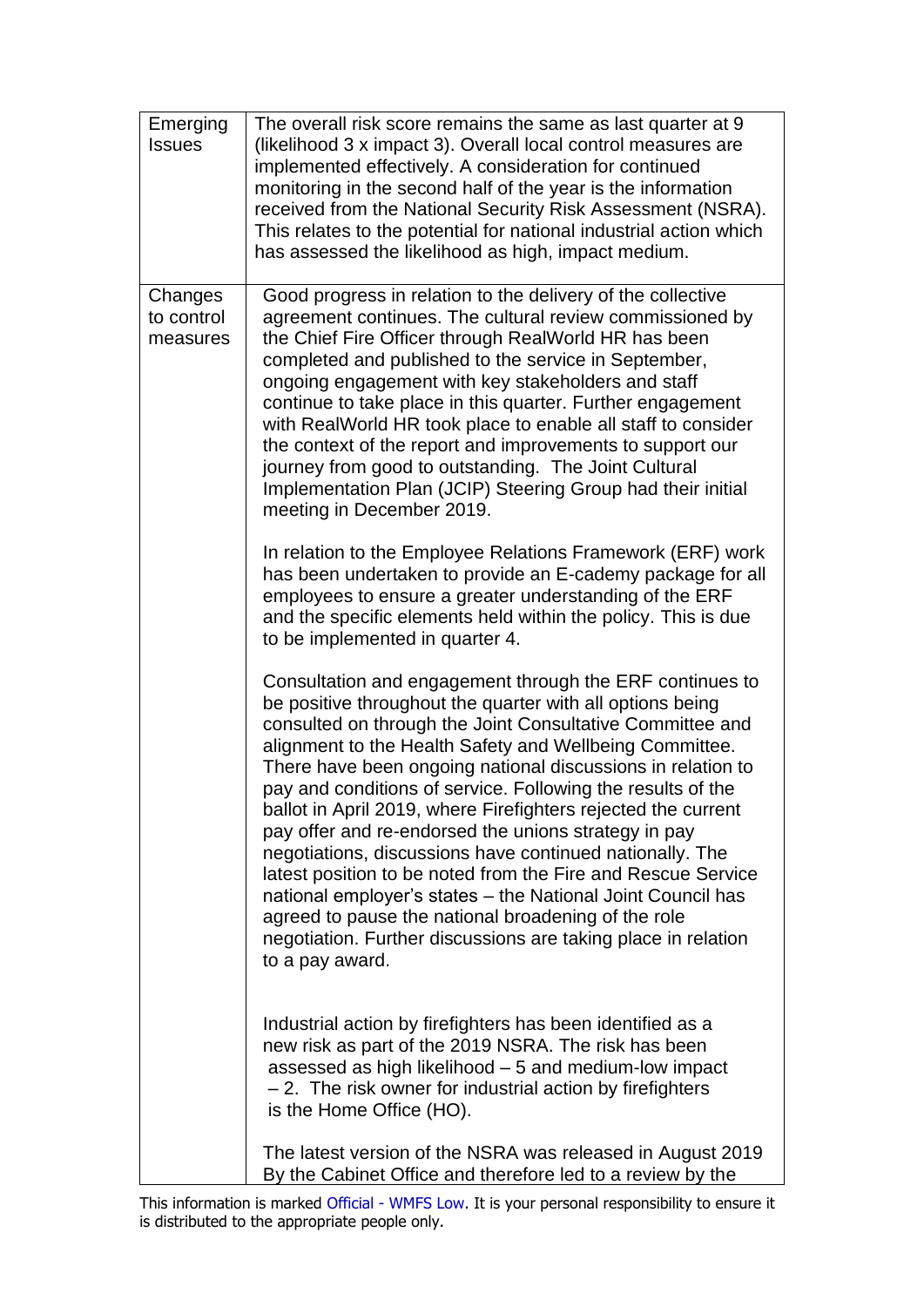|                      | service to ensure contingency arrangements are adequate<br>within the West Midlands. This is covered within corporate risk<br>6.1.                                                    |
|----------------------|---------------------------------------------------------------------------------------------------------------------------------------------------------------------------------------|
|                      | WMFS continues to engage with staff and the representative<br>bodies on this matter and will continue to monitor the national<br>discussions and potential impacts.                   |
| Assurance<br>updates | Based on the increase in the risk assessment the national and<br>local position the risk owner will continue and assess any<br>significant changes and impacts on the corporate risk. |

## **Corporate Risk 2.2:**

**The Fire Authority is unable to deliver its Service Delivery Model effectively, as a result of insufficient or ineffective employees, throughout the organisation, resulting in reduced confidence and credibility; and increased reputational damage.**

| Emerging<br><b>Issues</b>         | The overall risk score is 3 (likelihood) x 3 (impact) total 9. The<br>risk score remains at 9 due to the current position as discussed<br>in 2.1 and further control measures are in place regarding the<br>delivery of the service delivery model.                                                                                                                                 |
|-----------------------------------|-------------------------------------------------------------------------------------------------------------------------------------------------------------------------------------------------------------------------------------------------------------------------------------------------------------------------------------------------------------------------------------|
| Changes<br>to control<br>measures | The three-year staffing strategy continues to provide a strong<br>level of forecasting for the organisation.                                                                                                                                                                                                                                                                        |
|                                   | Current recruitment and selection processes continue to<br>provide required staffing levels are maintained to ensure the<br>delivery of the Service Delivery Model (SDM). In addition, the<br>revised attraction and selection process is enabling a high level<br>of successful candidates from underrepresented groups.                                                           |
|                                   | It has been identified that there continues to be a reduction in<br>individuals applying for Crew Commander positions with a few<br>positions not able to be filled. An evaluation of the issue has<br>been carried out with several recommendations that will now<br>be taken forward for consideration.                                                                           |
|                                   | The process of substantiating all roles within the service is now<br>complete and the Strategic Enabling Team review has been<br>concluded. This has brought greater certainty to individuals in<br>relation to their roles. It is also anticipated that this will have a<br>positive impact on those applying for Crew Commander roles,<br>this is being monitored by the Service. |
|                                   | The organisation through quarterly reporting has a good level<br>of assurance in relation to the completion of standardised<br>assessments. Progress is being made in relation to all                                                                                                                                                                                               |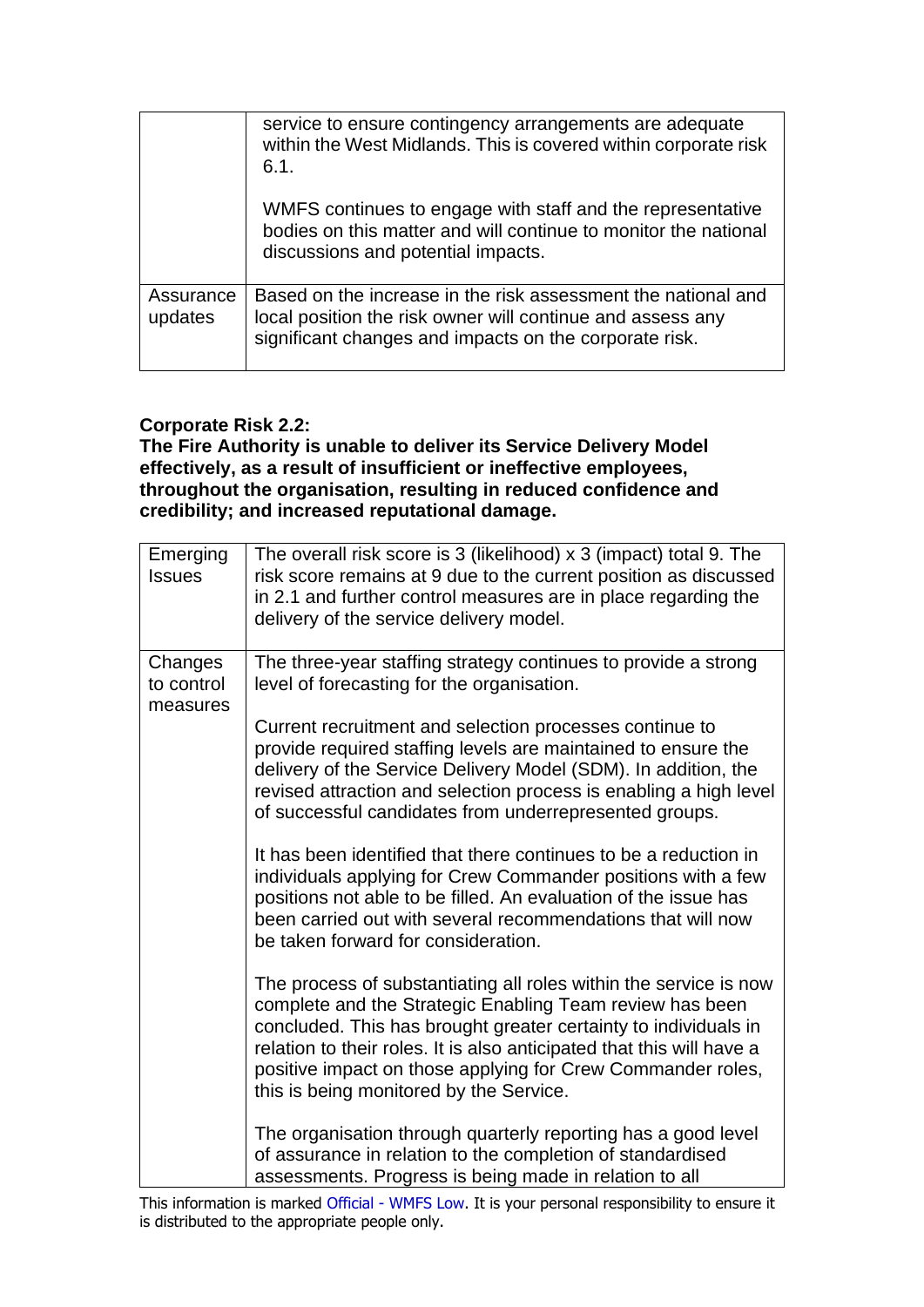|                      | standardised assessments this will be monitored for progress<br>as part of the quarterly performance review. The assessment<br>of ability to deliver the competency framework in relation to<br>Organisational Learning and People Development is being<br>undertaken to ensure the appropriate levels of resources are<br>available in support of the SDM.                               |
|----------------------|-------------------------------------------------------------------------------------------------------------------------------------------------------------------------------------------------------------------------------------------------------------------------------------------------------------------------------------------------------------------------------------------|
|                      | The organisation received the outcomes of the Her Majesty's<br>Inspectorate Constabulary (HMIC) with overall performance<br>assessed as good with outstanding being awarded for<br>responding to fires and other incidents. The areas for<br>improvement are being considered and further organisational<br>improvements will be taken forward following the cultural<br>review outcomes. |
|                      | Performance in relation to attendance management has risen<br>and continues to be an area of focus. A task and finish group<br>has been set up with development and support packages for<br>managers and staff being delivered in the third quarter of the<br>year and will continue into quarter 4.                                                                                      |
|                      | There is an organisational focus around the levels of<br>assurance against the Grenfell Phase 1 Report which is<br>providing a level of confidence in attending fires in tall buildings<br>which in turn the reputation and SDM and our ability to deliver<br>safe and effective firefighting.                                                                                            |
| Assurance<br>updates | The risk owner is assured that the current control measures<br>ensure the delivery of the services and therefore the risk score<br>of 9 will remain the same in this quarter. This will be closely<br>monitored throughout the next quarter.                                                                                                                                              |

## **Corporate Risk 2.3:**

**The Fire Authority is unable to meet statutory duties to provide a safe and healthy workplace and protect the environment, resulting in a significant failure and reduced confidence and credibility; and increased criminal proceedings, litigation and reputational damage.**

| Emerging<br><b>Issues</b> | The overall risk score remains the same at 6 (likelihood 2 x<br>impact 3). This is a medium rated risk.                                                          |
|---------------------------|------------------------------------------------------------------------------------------------------------------------------------------------------------------|
|                           | Performance against corporate indicators reflects that injuries<br>reported were below the target for quarter 3 (actual 26 compared)<br>to a target of $31.5$ ). |
|                           | For RIDDOR, performance was below the target for quarter 3<br>(the actual was 1 compared to a target of 3.5).                                                    |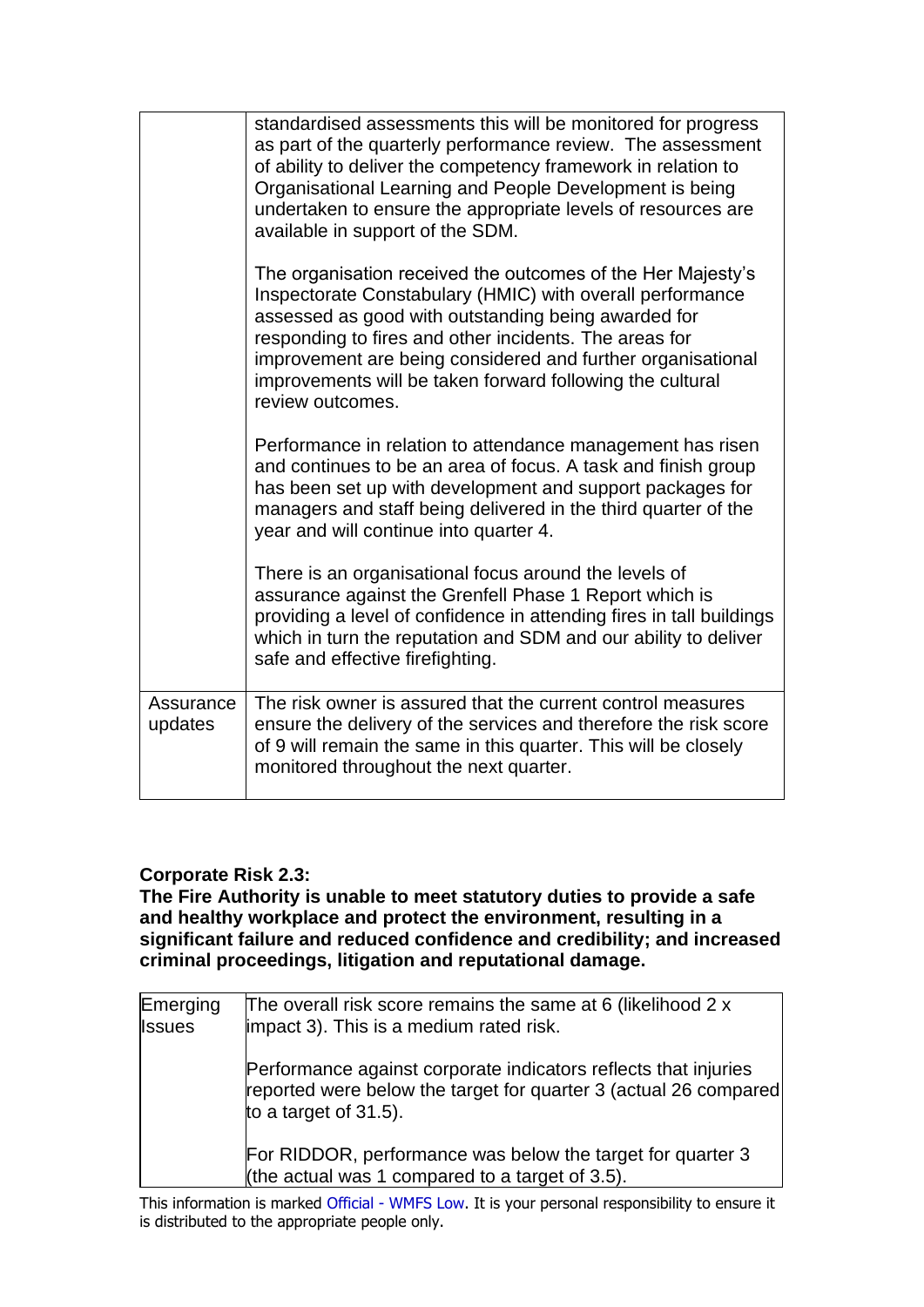|                      | Levels of near hits and violence to crews (mainly verbal abuse)<br>have reduced, compared to the same period in 2018/19. The<br>Health, Safety and Wellbeing team has increased its challenge<br>of near hit reports, where other reporting mechanisms should<br>have been used and this will contribute to a reduction in near<br>hits. |
|----------------------|------------------------------------------------------------------------------------------------------------------------------------------------------------------------------------------------------------------------------------------------------------------------------------------------------------------------------------------|
|                      | The Health and Safety Policy has been reviewed and re-issued,<br>with a refreshed joint statement from the Chief Fire Officer and<br>Chair of the Fire Authority.                                                                                                                                                                        |
|                      | The Environmental Policy is being reviewed.                                                                                                                                                                                                                                                                                              |
|                      | The Chair of the Brigade Health, Safety and Wellbeing<br>Committee is now the DCFO. This aligns with his role in chairing<br>the Joint Consultative Committee.                                                                                                                                                                           |
| control<br>measures  | Changes to No changes have been made this quarter, but all risk owners are<br>advised to check this corporate risk, as some controls have been<br>reassigned to more appropriate owners.                                                                                                                                                 |
| Assurance<br>updates | Control measures have been reviewed during January 2020.                                                                                                                                                                                                                                                                                 |

# **Corporate Risk 3 – Delivery of Services - Prevention**

## **Corporate Risk 3.1:**

**The Fire Authority is unable to engage with the most vulnerable members of the community and reduce community risk resulting in increased fire and non-fire related incidents, fatalities and injuries.**

| Emerging<br><b>Issues</b> | Safe and Well (SAW) visits continue to be delivered in line with<br>the position agreed with the Fire Brigade Union (FBU) whereby<br>information will be gathered for all questions. In cases where<br>Firefighters are uncomfortable asking specific questions, the<br>householder will be asked to complete an online form to<br>provide the relevant information. An IT solution is currently<br>being developed as part of the introduction of Tymly currently<br>being piloted in the Black Country South, with the view to<br>eventually rolling out across the service. The minimum viable<br>product IT solution has been delivered and is being used to<br>good effect in Black Country South. Further development is<br>required to achieve full specification on the product; however,<br>results are currently good. |
|---------------------------|----------------------------------------------------------------------------------------------------------------------------------------------------------------------------------------------------------------------------------------------------------------------------------------------------------------------------------------------------------------------------------------------------------------------------------------------------------------------------------------------------------------------------------------------------------------------------------------------------------------------------------------------------------------------------------------------------------------------------------------------------------------------------------------------------------------------------------|
| Changes                   | No changes are required as the current situation provides an                                                                                                                                                                                                                                                                                                                                                                                                                                                                                                                                                                                                                                                                                                                                                                     |
| to control                | adequate platform for West Midlands Fire Service (WMFS) to                                                                                                                                                                                                                                                                                                                                                                                                                                                                                                                                                                                                                                                                                                                                                                       |
| measures                  | manage risk (via Prevention) in line with the IRMP.                                                                                                                                                                                                                                                                                                                                                                                                                                                                                                                                                                                                                                                                                                                                                                              |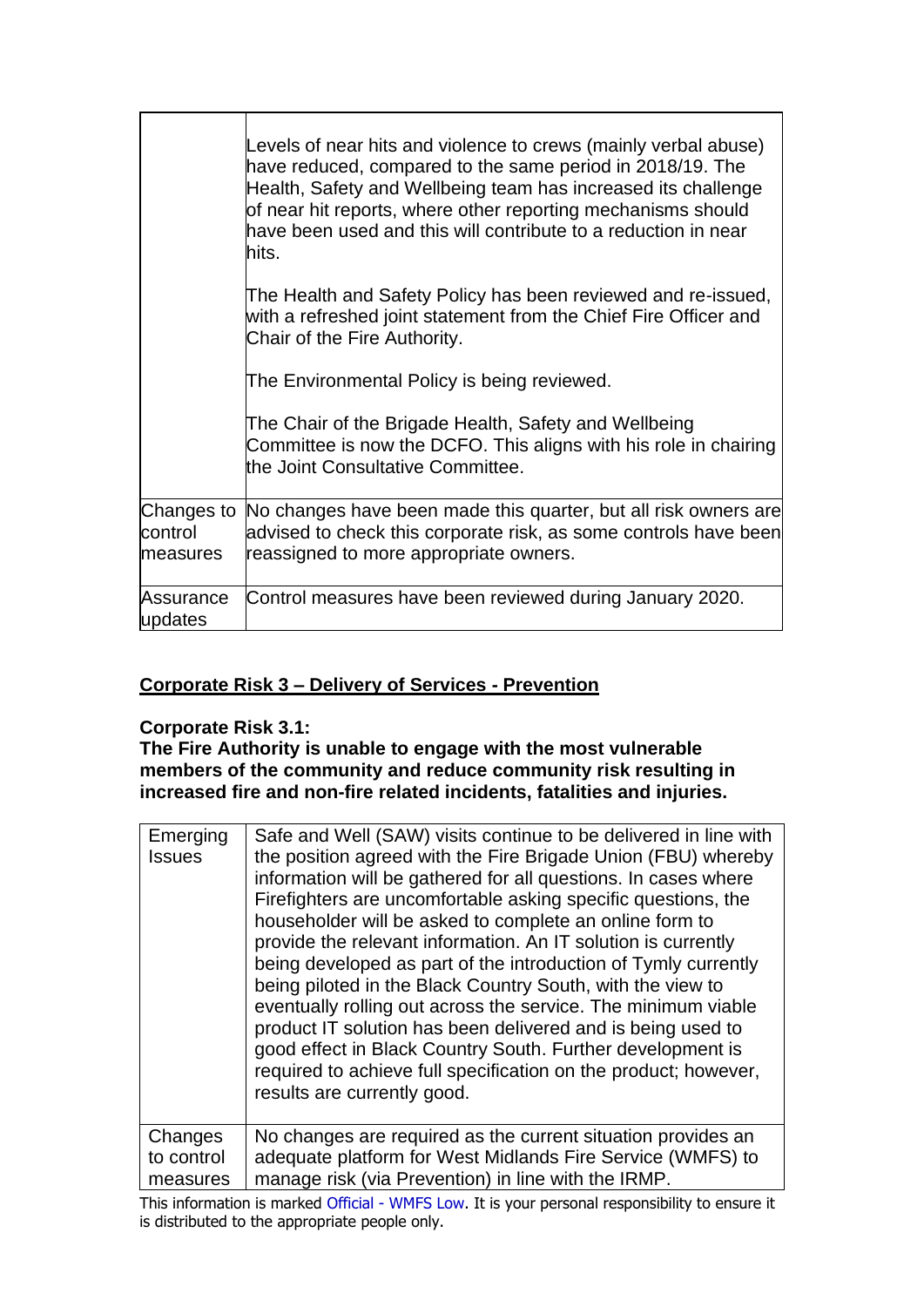| Assurance   Assurance is provided through the Corporate Performance<br>  updates   Indicators (PI). |
|-----------------------------------------------------------------------------------------------------|

## **Corporate Risk 3.2:**

#### **The Fire Authority is unable to establish effective partnership arrangements and deliver community outcomes, resulting in a significant impact upon the organisation's financial standing, reputation and ability to deliver key objectives.**

| Emerging<br><b>Issues</b>         | The annual target is 40% of Safe and Well (SAW) visits<br>come from partner referrals. The quarter 3 performance is<br>37.6% an increase of 7.6% since the data cleanse. For the<br>first time this quarter we have been able to get reliable<br>figures from the Tymly system for partner referrals for Black<br>Country South. This shows that the 873 of the 1168 visits<br>(75%) on the Tymly system came from partner referrals. If<br>these figures are included in the overall Brigade figures the<br>service average increases to 42.5% |
|-----------------------------------|-------------------------------------------------------------------------------------------------------------------------------------------------------------------------------------------------------------------------------------------------------------------------------------------------------------------------------------------------------------------------------------------------------------------------------------------------------------------------------------------------------------------------------------------------|
|                                   | During September 2019 the Partnerships Team hosted 14<br>CPD events aimed at frontline staff and managers from<br>partner agencies. 500+ people attended. The purpose of<br>the events is to improve their knowledge about risk and<br>vulnerability to fire and increase referrals for SAW. Since<br>then additional Continuing Professional Development (CPD)<br>training sessions have been delivered to 9 individual<br>organisations.                                                                                                      |
|                                   | Cleansing of the system of old referral forms and referral<br>forms with no partner identification commenced in December<br>resulting in 58 new referral forms with correct partner<br>identification being issued to date.                                                                                                                                                                                                                                                                                                                     |
| Changes<br>to control<br>measures | No changes are required as the current situation provides an<br>adequate platform for WMFS to manage risk (via Prevention)<br>in line with the IRMP.                                                                                                                                                                                                                                                                                                                                                                                            |
| Assurance<br>updates              | Assurance is provided through the Corporate Performance<br>Indicators (PI). This situation will be monitored, and it is<br>envisaged that improvements can be made with the<br>introduction of an ICT platform that makes partner referrals a<br>more efficient process.                                                                                                                                                                                                                                                                        |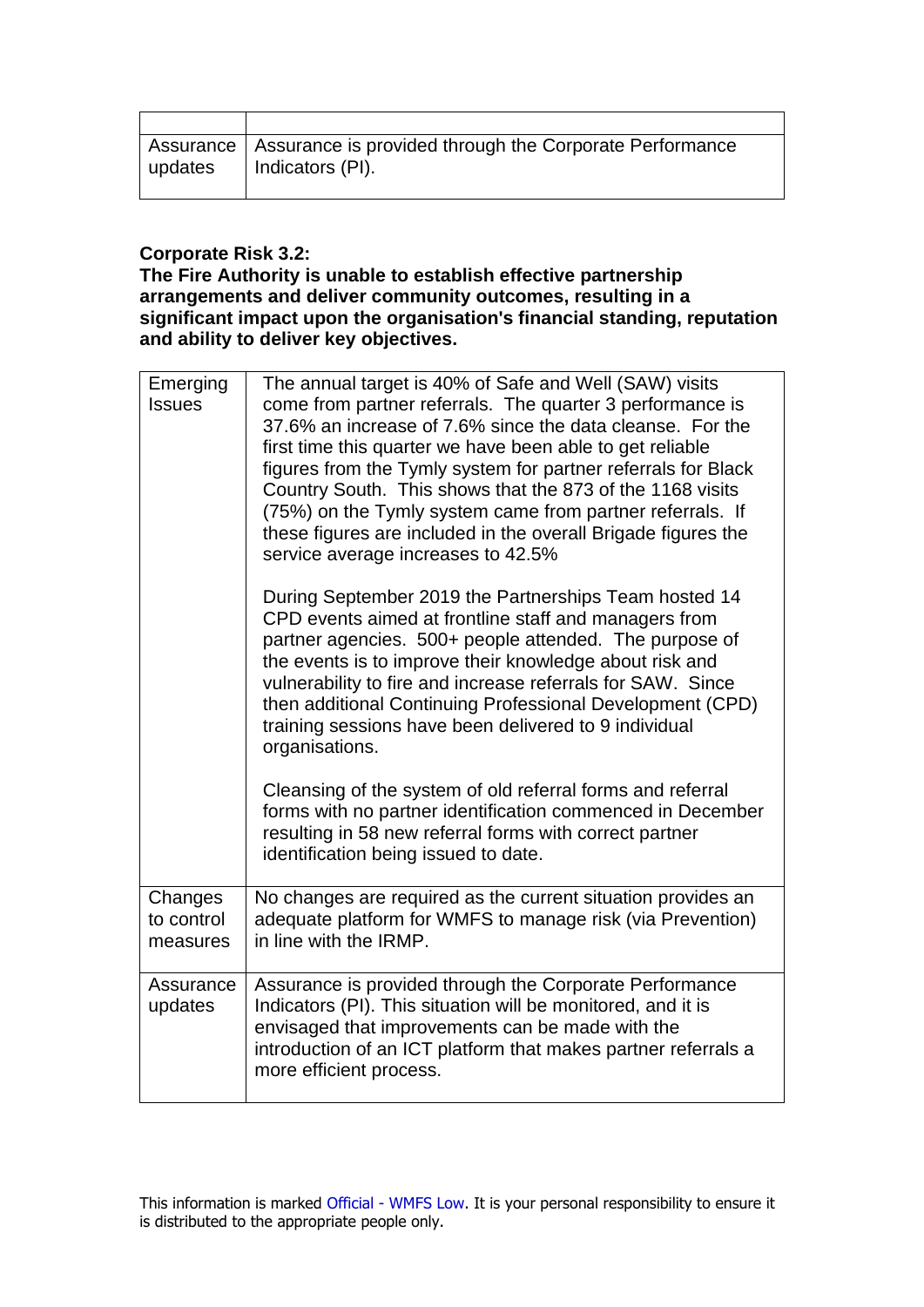# **Corporate Risk 4 – Delivery of Services – Protection**

### **Corporate Risk 4.1:**

**The Fire Authority is unable to effectively discharge its duties under the Regulatory Reform (Fire Safety) Order and associated legislation, resulting in a decline in non-domestic fire safety standards; reduced confidence and credibility; and increased litigation and reputational damage.**

| Emerging<br><b>Issues</b>         | The outcomes of the Pase 1 Grenfell Report continue to be<br>considered. In respect of the specific issues that will impact on<br>the ability to meet the Authority's responsibilities under the<br>RRO a dedicated action plan is considering issues and<br>opportunities. Phase 2 Grenfell Inquiry is being undertaken and<br>monitored for impacts on the RRO and WMFS Plan.                                                                                                                                                                                                                        |
|-----------------------------------|--------------------------------------------------------------------------------------------------------------------------------------------------------------------------------------------------------------------------------------------------------------------------------------------------------------------------------------------------------------------------------------------------------------------------------------------------------------------------------------------------------------------------------------------------------------------------------------------------------|
| Changes<br>to control<br>measures | Capacity has been increased in the Fire Safety Teams and<br>competencies are being aligned to the revised standards and<br>Competency Framework for Fire Safety Regulators. Response<br>to statutory building consultations are now being managed<br>within required timeframes.                                                                                                                                                                                                                                                                                                                       |
| Assurance<br>updates              | Engagement continues to take place with local authority and<br>other property owners around changes to responsibilities under<br>the RRO and developments linked to flammable building<br>materials. Returns/Assurance is being provided to central<br>Government via the NFCC and risk is being managed<br>effectively. As an outcome of the changes in control measures<br>above the likelihood of this risk has reduced from 3 to 2 which<br>has reduced the overall risk score from 9 to 6 and improving<br>the RAG rating from Amber (Satisfactory Assurance) to Green<br>Substantial Assurance). |

## **Corporate Risk 5 – Delivery of Services - Response**

#### **Corporate Risk 5.1:**

**The Fire Authority is unable to ensure that operational incidents are dealt with safely, assertively and effectively using appropriate levels of resources and personnel, resulting in increased firefighter and community risk; reduced confidence and credibility; and increased reputational damage.**

| Emerging      | There are no new emerging issues to report for this quarter                                                           |
|---------------|-----------------------------------------------------------------------------------------------------------------------|
| <b>Issues</b> | and subsequently the risk score remains unchanged.                                                                    |
|               | However, with the release of Phase 1 of the Grenfell Tower<br>report in October the organisation has and continues to |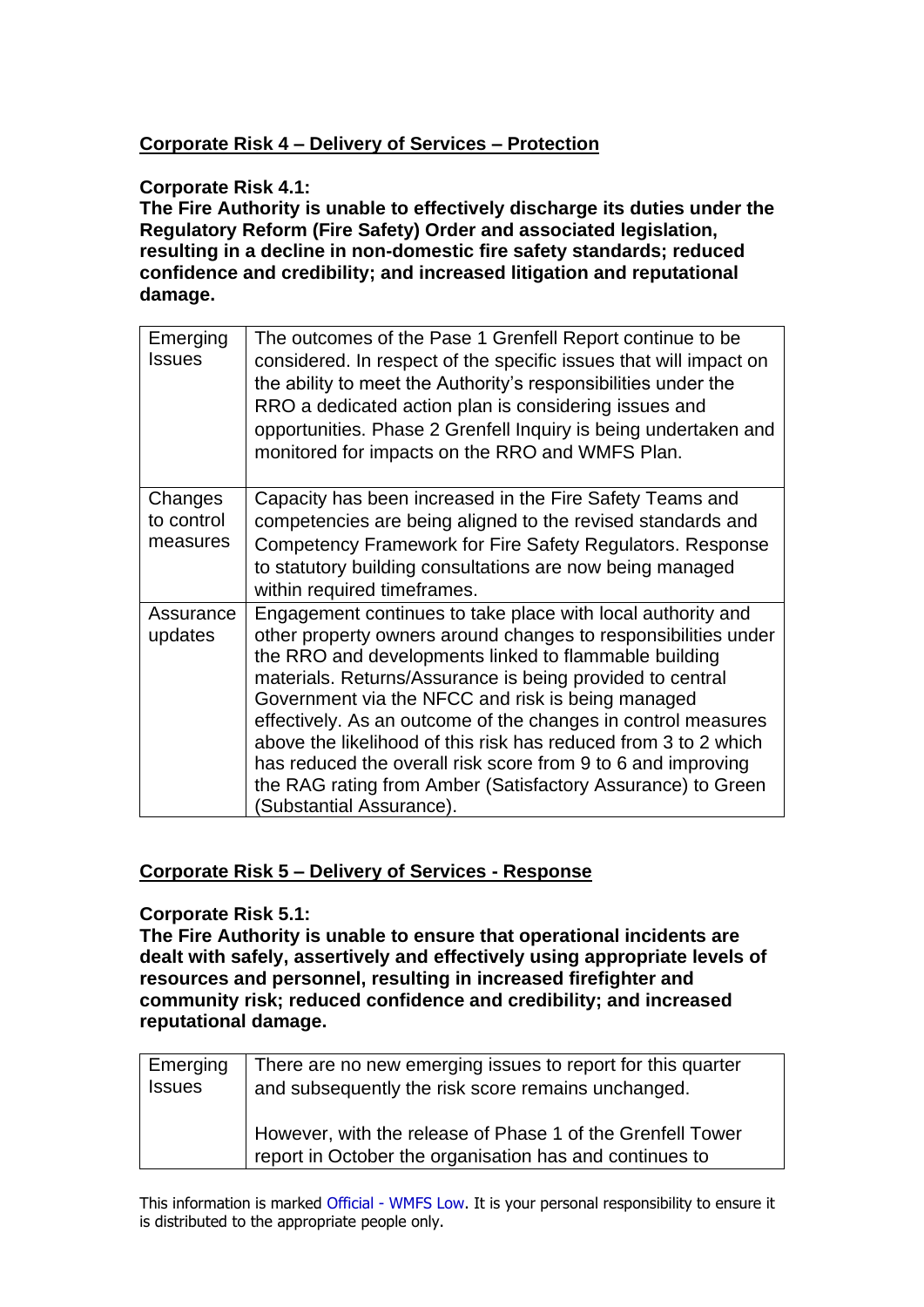|                                   | undertake a close examination of High Rise/Tall Buildings<br>procedures.                                                                                                                                            |
|-----------------------------------|---------------------------------------------------------------------------------------------------------------------------------------------------------------------------------------------------------------------|
|                                   | Delivered within the 3PT programmes, but with an overarching<br>action plan to capture all related activity, the analysis is<br>comprehensive and will consider the recommendations from<br>the Phase 1 report.     |
|                                   | The impending launch of the 'Tall Buildings' operational<br>procedure will be used as the foundation stone for a period of<br>focus within this area to build upon our current position.                            |
|                                   | We continue to engage locally, regionally and nationally<br>(through the NFCC) to understand how we can support and<br>consider best practice.                                                                      |
| Changes<br>to control<br>measures | Development of an organisational action plan which considers<br>all the component parts of an assertive, effective and safe<br>response to incident involving tall buildings.                                       |
| Assurance<br>updates              | The risk owner is assured that the current control measures<br>are appropriate and therefore the risk score will remain the<br>same in this quarter. This will be closely monitored throughout<br>the next quarter. |

# **Corporate Risk 5.2:**

**The Fire Authority is unable to maintain its command and control function, resulting in an inability to receive, process and respond to emergency calls effectively, so increasing community risk; reducing confidence and credibility; and increasing reputational damage.**

| Emerging<br><b>Issues</b>         | There is a continuation of the previously updated 'emerging<br>issue' in relation to Fire Control staffing. Previously the focus<br>had been around the disproportionate affect that long term<br>absence has on a relatively small team that relies on 'Optimum<br>Crewing Levels'. Whilst this issue has somewhat changed<br>(positively as many of the people experiencing long term<br>absence have returned to work), there is still a pressure on<br>Fire Control staffing caused through other factors such a<br>leavers (career change) and secondment opportunities. |
|-----------------------------------|-------------------------------------------------------------------------------------------------------------------------------------------------------------------------------------------------------------------------------------------------------------------------------------------------------------------------------------------------------------------------------------------------------------------------------------------------------------------------------------------------------------------------------------------------------------------------------|
| Changes<br>to control<br>measures | There will now be a more in-depth monthly review of Fire<br>Control staffing completed by the management team and this<br>will be reported through the quarterly PIM.<br>In addition, there has been an increased level of recruitment<br>(temporarily taking us above agreed establishment level) in                                                                                                                                                                                                                                                                         |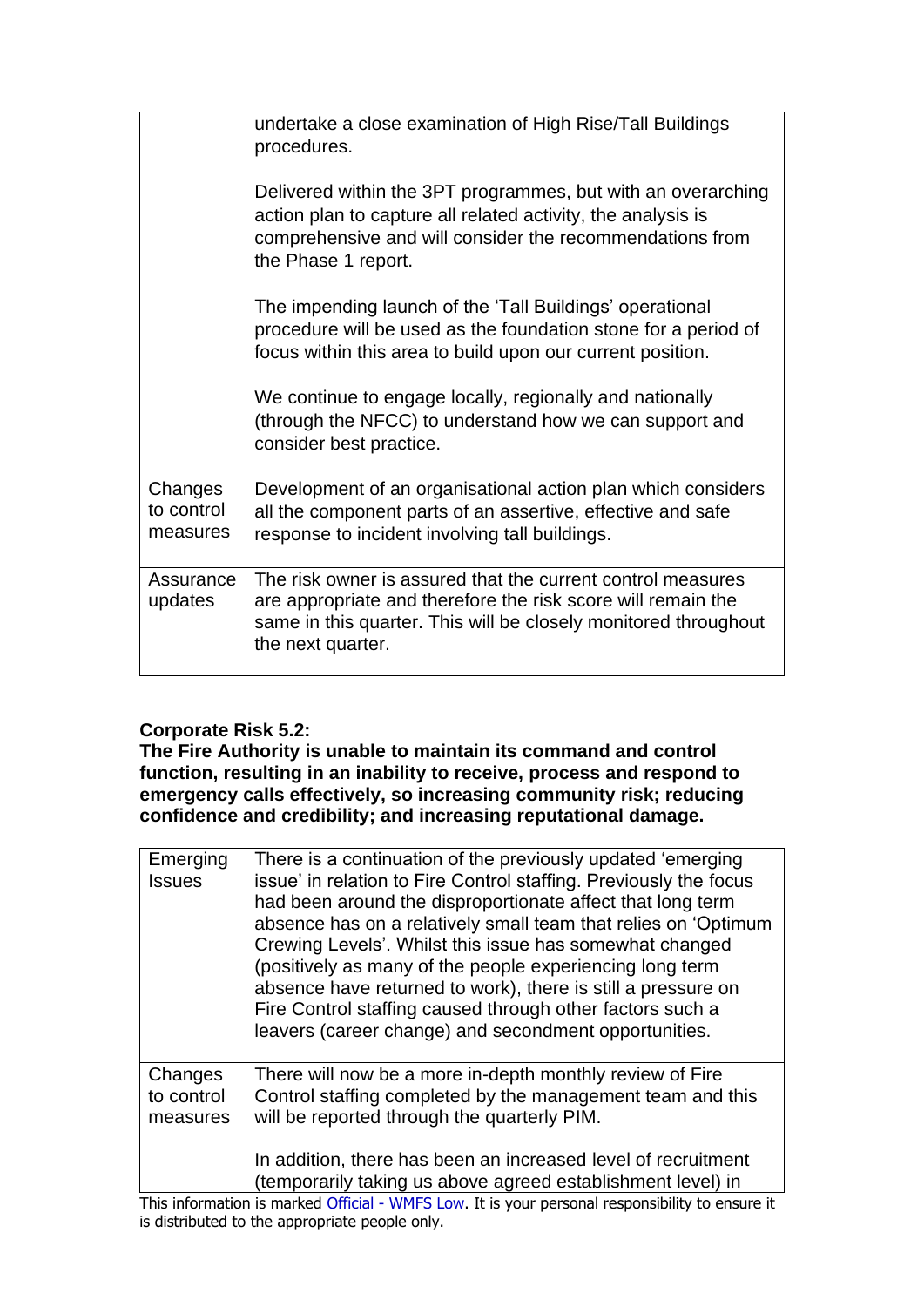|                      | order to mitigate against the impact of being under-staffed<br>within the department.                                                                                                 |
|----------------------|---------------------------------------------------------------------------------------------------------------------------------------------------------------------------------------|
|                      | Management continue to work with the representative bodies<br>through the Fire Control Joint Working Party (JWP) to<br>understand and consider where improvements may be<br>possible. |
| Assurance<br>updates | The risk owner is assured that the current control measures<br>are appropriate and therefore the risk score will remain the<br>same in this quarter.                                  |

## **Corporate Risk 6 – Business Continuity & Preparedness**

**Corporate Risk 6.1:**

**The Fire Authority is unable to provide business continuity arrangements, to maintain delivery of core functions, as a result of extensive disruption to normal working arrangements, including national and international deployments, significant and major events, resulting in increased community risk; reduced confidence; increased reputational damage; and external scrutiny.**

| Emerging<br><b>Issues</b> | WMFS Industrial Action Plan reduces the effects on WMFS<br>activity caused by industrial action. This currently involves the<br>use of non-striking operational and support staff (including fire<br>control).                                                                                                                                                                                                                                                                                                                                                                                                                         |
|---------------------------|----------------------------------------------------------------------------------------------------------------------------------------------------------------------------------------------------------------------------------------------------------------------------------------------------------------------------------------------------------------------------------------------------------------------------------------------------------------------------------------------------------------------------------------------------------------------------------------------------------------------------------------|
|                           | Due to recent developments in the National Security Risk<br>Assessment and local risk assessments, it has been identified<br>that the current Industrial Action arrangements cannot provide<br>the level of confidence to meet the current risk and Home<br>Office (HO) resource expectation. The HO expectation during<br>periods of industrial action state "Fire and Rescue Services will<br>maintain at least 30% minimal level of normal fire cover (based<br>on PRLs staffed at 5), high rise facility capability (added post<br>Grenfell) and availability of critical National Resilience Assets<br>(linked to threat level)". |
|                           | <b>EU Exit</b><br>Operation Yellowhammer (cross-government contingency<br>planning for the possibility of a no-deal Brexit) has been stood<br>down. The Government are focussing on passing the<br>Withdrawal Agreement Bill through Parliament so that the UK<br>leaves the EU on 31st January 2020 with an agreed deal. As of<br>31st January, the Department for Exiting the European Union<br>(DExEU) as a government department will be disbanded.<br>Therefore, multi-agency European Union Exit planning has                                                                                                                    |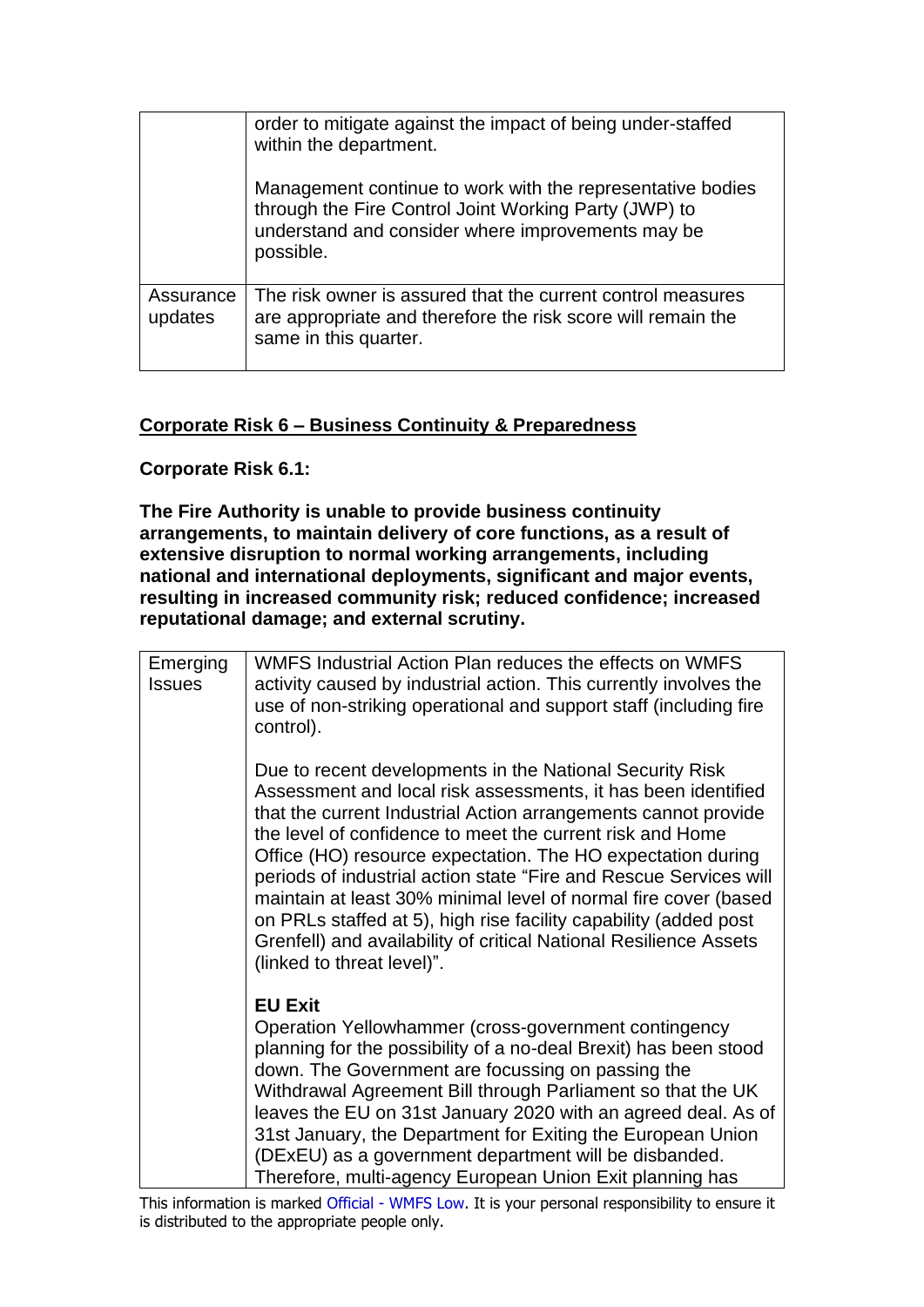|                                   | also been stood down. WMFS will continue to monitor<br>developments and attend relevant meetings with stakeholders<br>when required.                                                                                                                                                                                                                                                          |
|-----------------------------------|-----------------------------------------------------------------------------------------------------------------------------------------------------------------------------------------------------------------------------------------------------------------------------------------------------------------------------------------------------------------------------------------------|
| Changes<br>to control<br>measures | As a result of the West Midlands Fire Authority decision not to<br>supplement Industrial Action business continuity arrangements<br>in line with the Chief Fire Officers recommendation the impact<br>of industrial action has been increased from 3 to 4. Current<br>control measures are not sufficient to mitigate the<br>consequences of loss off staff as a result of industrial action. |
| Assurance<br>updates              | As result of Control of Major Accident Hazard (COMAH)<br>exercises during 2019, the Emergency Planning team have<br>developed a training package for command groups to raise<br>awareness of the COMAH regulations and COMAH sites within<br>the West Midlands. This has been supported by COMAH site<br>operators.                                                                           |
|                                   | WMFS have hosted both Business Continuity and Resilience<br>Direct national events to promote and share best practice.                                                                                                                                                                                                                                                                        |
|                                   | WMFS is chairing the Risk Assessment Working Group for the<br>West Midlands Local Resilience Forum. Work has been done<br>with regional partners to develop a collaborative approach to<br>the risk assessment process. WMFS arranged and participated<br>in multi-agency training on the updated risk assessment<br>methodology.                                                             |
|                                   | During quarter 3, a severe weather exercise took place with<br>key departments including Fire Control, Response, People<br>Support Services, Appliances and Equipment, Transport<br><b>Engineering Workshops and Corporate Communications to</b><br>review and develop the Severe Weather Business Continuity<br>Plan.                                                                        |
|                                   | Business Continuity training and exercising has continued on<br>stations to support with the review and validation of station<br>business continuity plans.                                                                                                                                                                                                                                   |

# **Corporate Risk 7 – Information, Communications and Technology**

#### **Corporate Risk 7.1:**

**The Fire Authority is unable to provide and maintain an effective ICT provision to support the delivery of core functions, resulting in significant disruption to the organisation's functionality, reduced confidence, credibility, reputational damage and external scrutiny.**

| Emerging      | The overall risk score is 6. The risk continues to be |
|---------------|-------------------------------------------------------|
| <b>Issues</b> | medium. The organisation continues to take a cloud-   |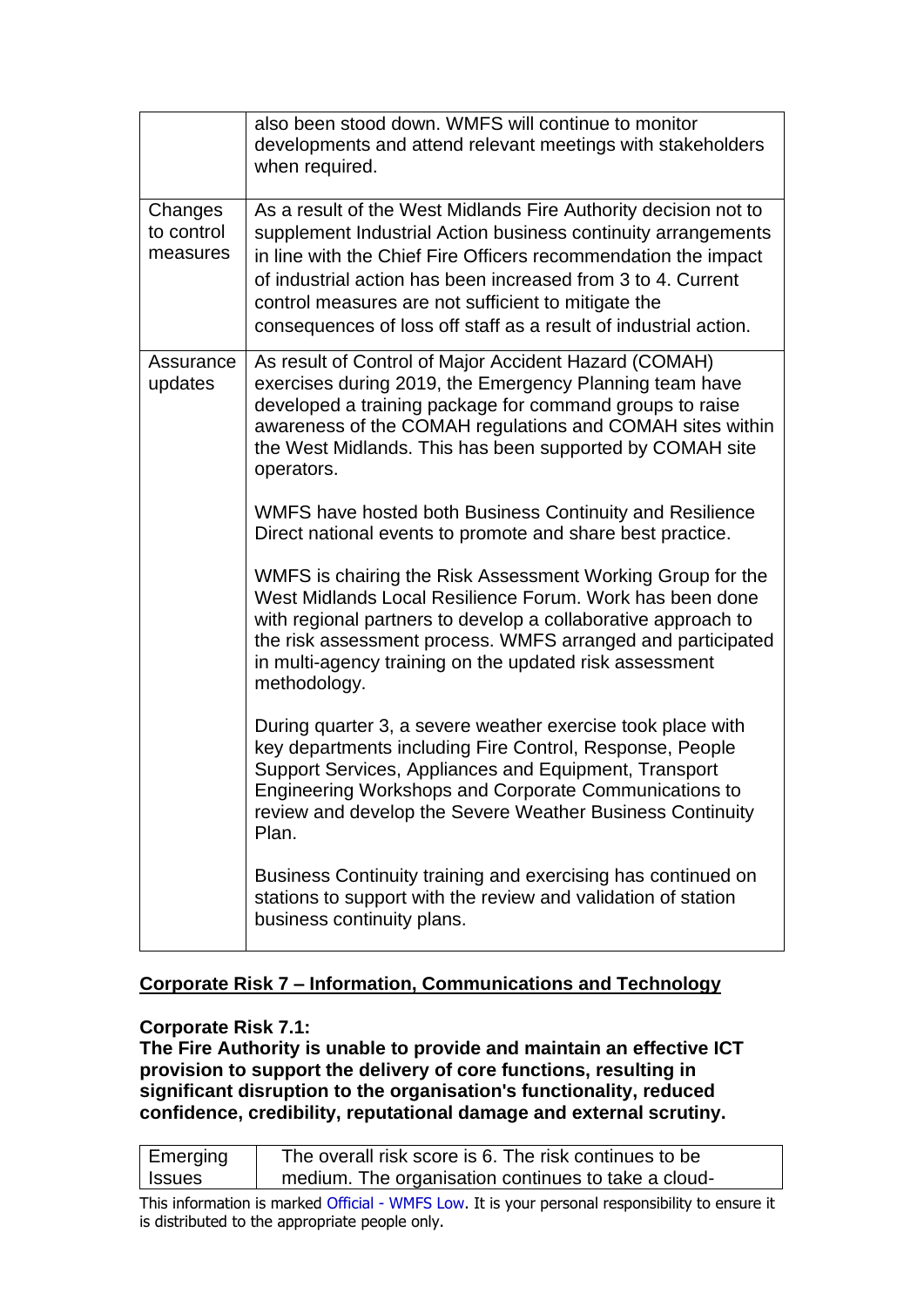|                                   | based approach to data storage thus reducing the<br>reliance on in-house processes, procedures and<br>infrastructure to access and maintain data. Cloud based<br>solutions for business continuity and disaster recovery<br>are being considered to improve resilience.                                                                                                                                                 |
|-----------------------------------|-------------------------------------------------------------------------------------------------------------------------------------------------------------------------------------------------------------------------------------------------------------------------------------------------------------------------------------------------------------------------------------------------------------------------|
|                                   | An external information security audit has been<br>undertaken and identified four areas for improvement in<br>the organisation. The areas identified were password<br>management, legacy systems and hardware and a small<br>number of firewall configurations. These areas have been<br>risk assessed and the immediate risks remediated with<br>the only areas outstanding being legacy systems.                      |
|                                   | There has been an uplift in malicious cyber-attacks being<br>experienced. We are working with external companies<br>and peers in following national guidance with regard the<br>recent increase in cyber security threat. We have also<br>bolstered the level of in-house expertise in relation to<br>systems and information security.                                                                                 |
|                                   | An internal review of the out of hours cover rosters will<br>provide clarity about levels of service to be provided to<br>the organisation.                                                                                                                                                                                                                                                                             |
| Changes to<br>control<br>measures | The implementation of Office 365 has reduced the impact<br>significantly of the loss of an on-premises data centre. Work<br>is ongoing to establish accreditation for Code of Connection<br>(CoCo) to the Emergency Services Network (ESN) and the<br>Public Services Network (PSN) ensuring that the Home Office<br>and the National Fire Chiefs Council (NFCC) requirements<br>around cyber security threats are met. |
|                                   | Replacement of desktops with Virtual Desktop Infrastructure<br>(VDI) at stations has simplified the organisational<br>infrastructure and enhanced ability to maintain currency of<br>security updates to protect organisational information<br>systems.                                                                                                                                                                 |
|                                   | Additional requirement to meet the first technical standard<br>that will be incorporated into the Government Functional<br>Standard for Security. Compliance with the Government<br>Cyber Essentials standard has been achieved as directed in                                                                                                                                                                          |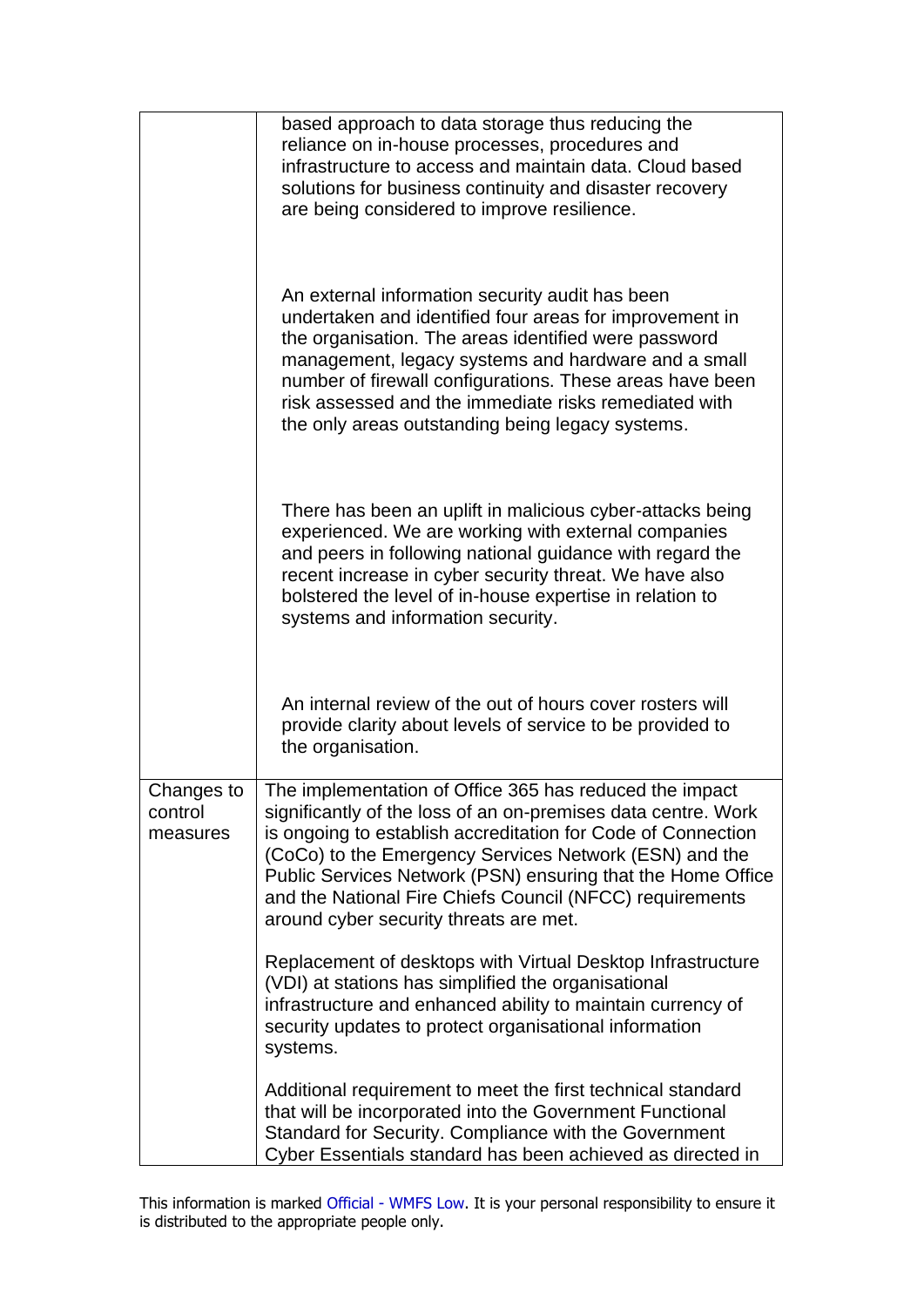|                            | the technical standard and further work has been identified<br>and resourced.                                                                                                                             |
|----------------------------|-----------------------------------------------------------------------------------------------------------------------------------------------------------------------------------------------------------|
|                            | Increased levels of communication have been made available<br>to raise employee awareness around cyber security in the<br>form of news bulletins, middle manager briefings, Yammer<br>and Teams messages. |
| Assurance<br><b>ndates</b> | The overall risk confidence opinion is amber                                                                                                                                                              |

## **Corporate Risk 7.2:**

**The Fire Authority is unable to provide effective management and security of organisational information and documentation including the receipt, storage, sharing and transfer of information and data, resulting in reputational damage, litigation, substantial fines and external scrutiny.**

| Emerging<br><b>Issues</b>         | The overall risk score remains at 6. The risk continues to be<br>medium. The risk level may reduce further over the next few<br>quarters as automated processes to protect data are<br>introduced within the organisation.                                                                                                                                                                              |
|-----------------------------------|---------------------------------------------------------------------------------------------------------------------------------------------------------------------------------------------------------------------------------------------------------------------------------------------------------------------------------------------------------------------------------------------------------|
|                                   | The post implementation of the European Union General<br>Data Protection Regulations (EU GDPR) on the 25.05.18.<br>means that there is an increased requirement for<br>organisations to demonstrate ongoing compliance with the<br>legislation.                                                                                                                                                         |
|                                   | Changes to the organisational data classification and<br>marking scheme have been approved at strategic level and<br>will be rolled out throughout Quarter 4 2019/20. This will<br>simplify the current processes and provide more alignment<br>with other organisations.                                                                                                                               |
| Changes<br>to control<br>measures | Increased levels of communications in relation to information<br>security have been published to all employees as well as an<br>increased drive to complete bespoke training packages related<br>to EU GDPR and Management of Information. Increased levels<br>of uptake of employees undertaking required training has<br>reduced the number of reported data protection breaches for<br>this quarter. |
|                                   | Automated tools for marking documents and managing<br>requests will replace the existing processes and provide better                                                                                                                                                                                                                                                                                   |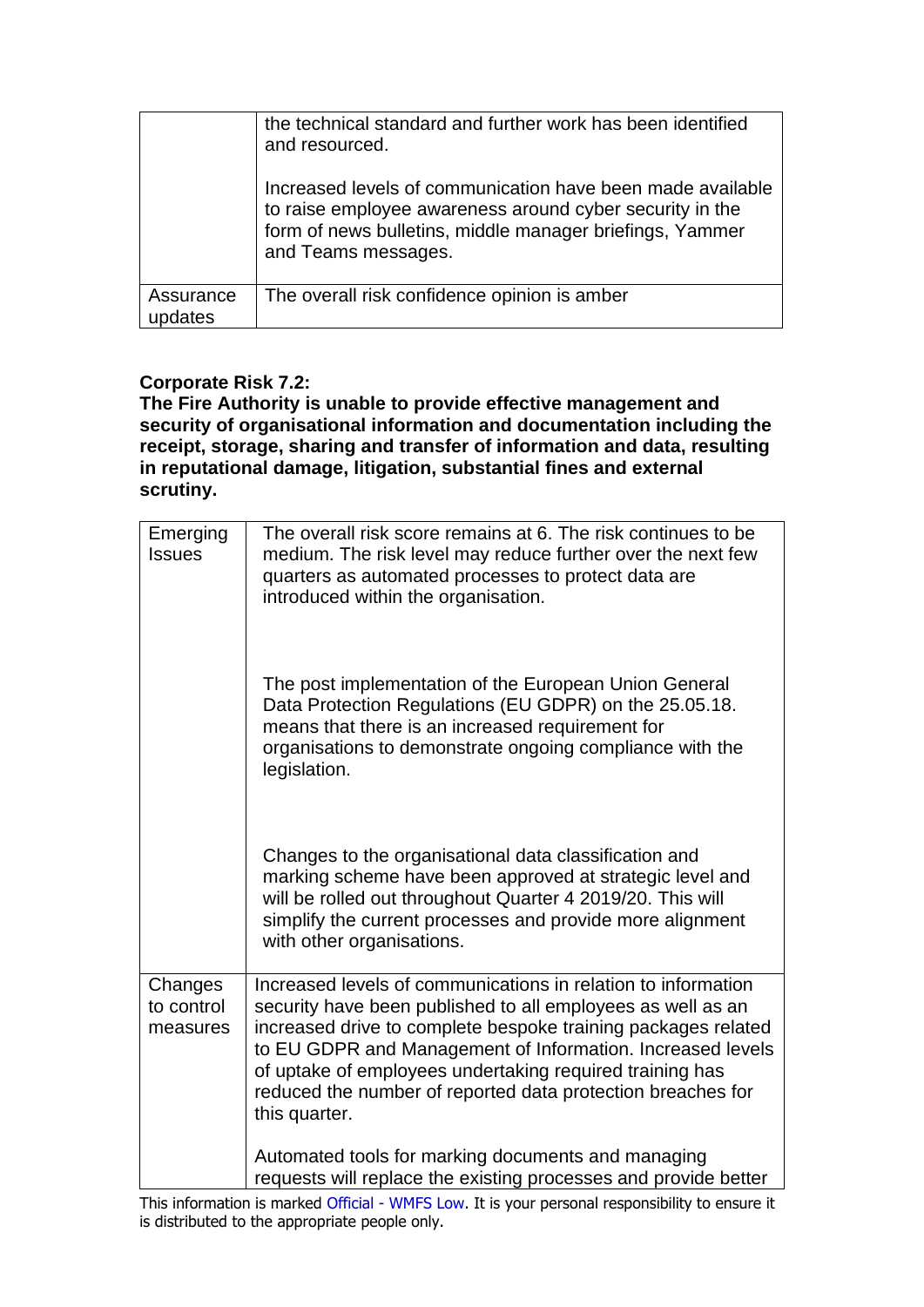|                      | assurance by auditing compliance with the Management of<br>Information framework.                                                         |
|----------------------|-------------------------------------------------------------------------------------------------------------------------------------------|
|                      | Officers are continuing to work collaboratively through the<br>NFCC work streams to ensure national guidance is embedded<br>consistently. |
| Assurance<br>updates | The overall risk confidence opinion is amber                                                                                              |

### **Corporate Risk 8.1:**

**The Fire Authority is unable to deliver its statutory responsibilities, predominantly through the Service Delivery Model, due to insufficient funds, resulting in external scrutiny and intervention; reduced confidence and credibility; and increased reputational damage.**

| Emerging<br><b>Issues</b>         | The risk score remains at 3 (Likelihood) $x$ 3 (Impact) = 9. The<br>overall risk level is Medium                                                                                                                                                                                                                                                                                                                                                                                                                                                                                                                                                                                                                                                                                                                                                                                                                                                                                                                                                                                                                                                           |
|-----------------------------------|------------------------------------------------------------------------------------------------------------------------------------------------------------------------------------------------------------------------------------------------------------------------------------------------------------------------------------------------------------------------------------------------------------------------------------------------------------------------------------------------------------------------------------------------------------------------------------------------------------------------------------------------------------------------------------------------------------------------------------------------------------------------------------------------------------------------------------------------------------------------------------------------------------------------------------------------------------------------------------------------------------------------------------------------------------------------------------------------------------------------------------------------------------|
| Changes<br>to control<br>measures | In February 2016, The Government communicated the<br>Authority's Core Funding settlement. In setting out a<br>provisional 4-year settlement (2016/17 to 2019/20),<br>confirmation was received that the core funding reduction<br>would be circa £10 Million by 2019/20. This level of reduction<br>presented a significant challenge to the Service in terms of<br>maintaining the Service Delivery Model whilst setting a<br>balanced budget. In planning for significant funding reductions,<br>the Service set out an Efficiency Plan, which was considered<br>and approved by the Fire Authority on 19 <sup>th</sup> September 2016<br>and submitted to the Home Office by 14 <sup>th</sup> October 2016.                                                                                                                                                                                                                                                                                                                                                                                                                                             |
|                                   | On 6 June 2018 the Executive Committee approved the<br>removal of New Entrant contracts to avoid industrial action by<br>Grey Book staff. It was recognised this decision would have a<br>significant impact on the Services ability to generate<br>Alternative Funding and achieve the full level of staff savings<br>reflected within the Financial Efficiency Plan (FEP). At the<br>Authority meeting on 17th September 2018, Members<br>supported a reduced level of Voluntary Additional Shifts to<br>make savings of £750k in 2018/19 to offset the shortfall in the<br>FEP. Further work was undertaken on five options presented<br>to Members at the same Authority meeting, which were<br>reported back to the 19 <sup>th</sup> November Authority meeting. A<br>further report was presented to the Fire Authority meeting on<br>19th February 2019, recommending the basis of the Service<br>changes to be made from 2019/20 to ensure the 2019/20<br>budget and beyond could be set in a balanced manner (i.e. to<br>meet the FEP shortfall combined with the Protection Function<br>approve investment of £600k [Fire Authority meeting 19th |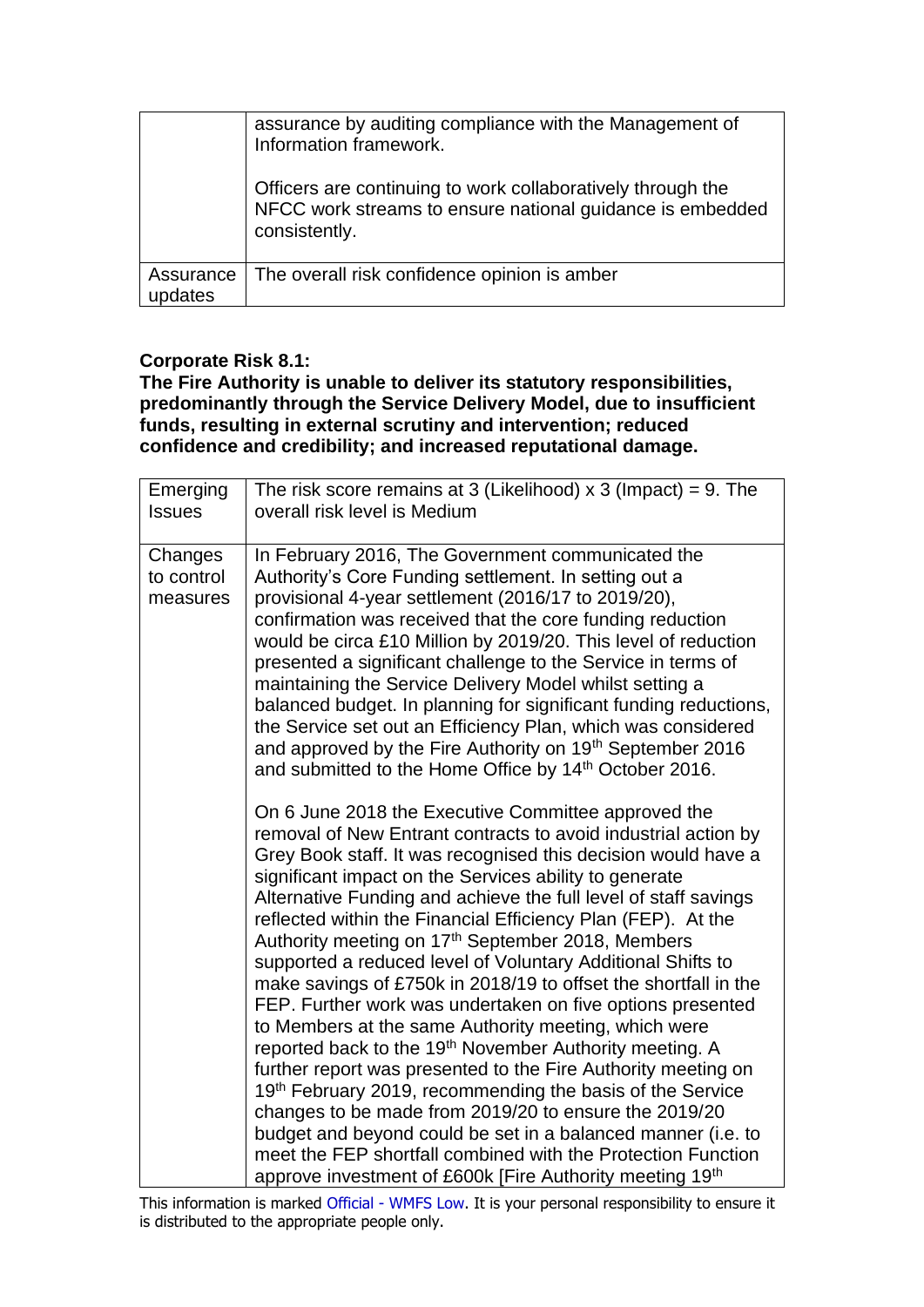|                      | November 2018] plus further proposed support service<br>investments of £202k considered at the February 2019 Fire<br>Authority meeting). The recommendations were approved by<br>the Fire Authority.                                                                                                                                                                                                                                                                                                                                                                                                                                                                                                                |
|----------------------|---------------------------------------------------------------------------------------------------------------------------------------------------------------------------------------------------------------------------------------------------------------------------------------------------------------------------------------------------------------------------------------------------------------------------------------------------------------------------------------------------------------------------------------------------------------------------------------------------------------------------------------------------------------------------------------------------------------------|
|                      | The budget was set in February 2019 with a number of<br>significant issues still to be determined re: future funding<br>impacts (specifically in relation to the Firefighters Pension<br>Scheme, Firefighters pay awards, the outcome of the<br>Government's Fair Funding Review and lack of clarity around<br>future Government funding settlements linked to the<br>uncertainty of the timing and Impact of public sector<br>Comprehensive Spending Reviews) but at this stage, details<br>around those issues have not been determined. Monitoring<br>reports on the budget have been presented at Authority<br>meeting throughout the year showing an overall favourable<br>variance against the revenue budget |
|                      | Furthermore, on 4 <sup>th</sup> October 2019 the Chancellor of the<br>Exchequer announced that the funding settlement for the Fire<br>& Rescue Service in 2020/21 is expected to be protected in<br>real terms. This position was reflected in the provisional<br>finance settlement announced on 20 <sup>th</sup> December 2019. Thus,<br>the Risk Owner considers the likelihood score of 3 should<br>remain unchanged at this stage.                                                                                                                                                                                                                                                                             |
| Assurance<br>updates | The work and associated reports of the external auditor<br>provide assurance against several controls in place to manage<br>against the realisation of risk on the assurance map.                                                                                                                                                                                                                                                                                                                                                                                                                                                                                                                                   |
|                      | Level 1 assurance has been provided across most of the<br>control environment with most controls measures being<br>awarded at substantial (green) rating in terms of their<br>effectiveness in managing risk triggers and are supported by<br>several level 3 assurances and therefore no immediate<br>interventions were identified as being required.                                                                                                                                                                                                                                                                                                                                                             |
|                      | The Risk Owner therefore has provided for a substantial<br>(Green) confidence opinion as to the collective strength of the<br>control environment in managing this risk.                                                                                                                                                                                                                                                                                                                                                                                                                                                                                                                                            |

## **Corporate Risk 8.2:**

### **The Fire Authority is unable to deliver effective financial management arrangements, due to misuse of funds, resulting in external scrutiny, intervention and litigation.**

| Emerging      | The risk score is 2 (Likelihood) $x$ 3 (Impact) = 6. The overall |
|---------------|------------------------------------------------------------------|
| <b>Issues</b> | risk level is Medium.                                            |